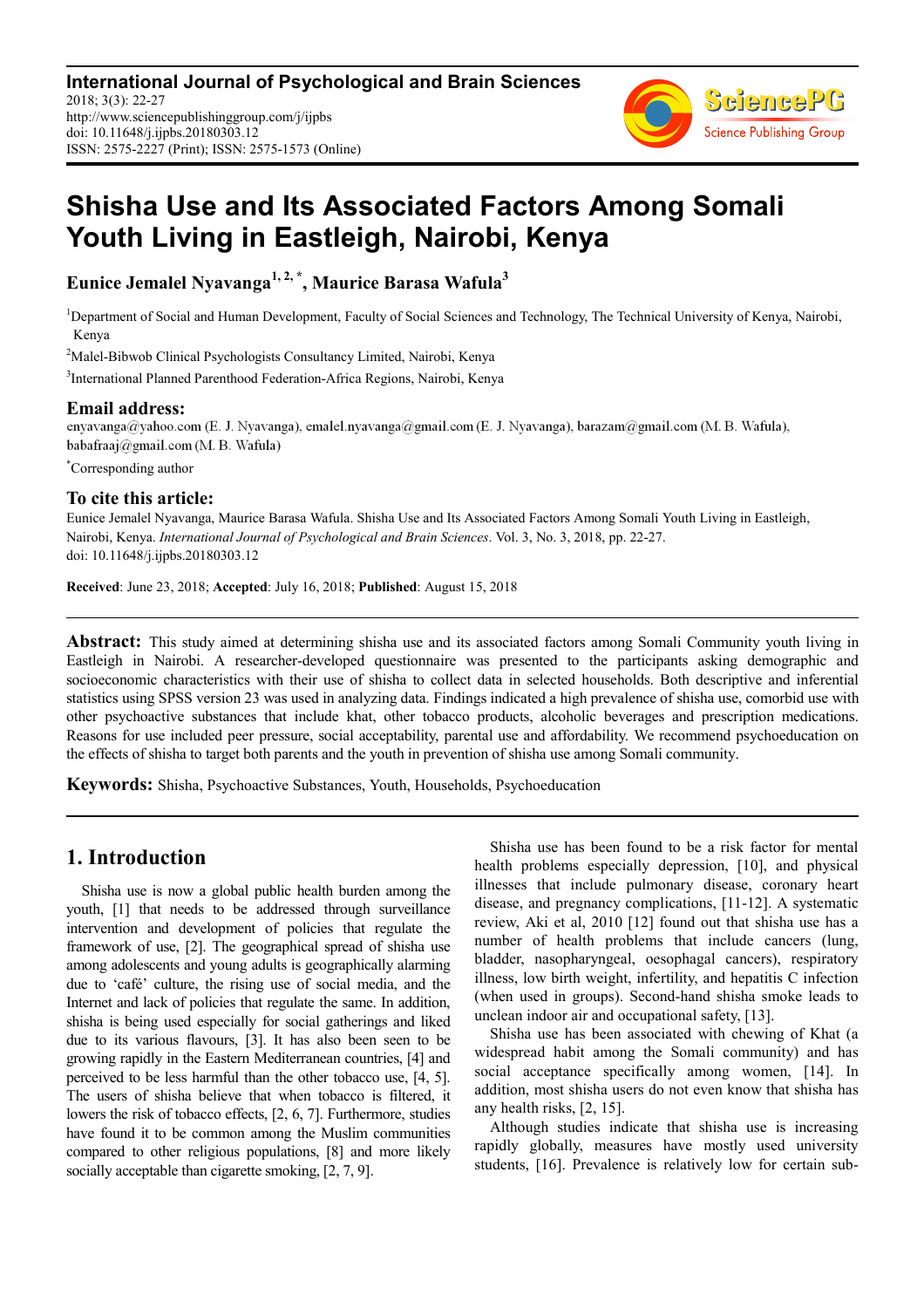groups and countries not commonly associated with shisha use, [16]. With the above, it is important to determine the prevalence and associated risk factors for shisha use, in this Nairobi suburb that is predominantly occupied by Somali community, who happen to be mostly Muslim.

## **2. Methodology and Study Design**

#### *2.1. Settings and Study Population*

This survey was conducted among young people (between ages 18-25) of Somali Community living in Eastleigh suburb in Nairobi. Eastleigh Section 1 was conveniently sampled because it was learned that in this area has a higher psychoactive use among Somali Community due to a high number of immigrants. This area was learned to have approximately 9.408 households, and 270 households were sampled with the aim of interviewing only one young person per household.

#### *2.2. Ethical Considerations*

The Kenya Methodist University Ethics Committee approved this study that sets forth research ethics concerning personal data. After this approval, these researchers got authority from the Ministry of Education, (Research Department) and the Nairobi Provincial Administration (Pumwani Division) before collecting data. The researchers explained the purpose, plan and implications of the study to the provincial administration and the participants. A cover letter was obtained from the provincial administration explaining the purpose, plan and implications of the study that was presented to the participants. The participants were also informed that data participation was voluntary, with no payment and they could discontinue at any stage of the study without a penalty. They were also informed that collected data would be kept confidentially, and no names or any other identification data would be recorded and that data analysis

would be done in groups but not individually.

#### *2.3. Study Procedures and Instrumentation*

We visited the sampled households and presented the questionnaires to consenting youth participants. The filled in questionnaires were folded and placed in a sealed box and later transported to the data analysis centre.

#### *2.4. Data Management and Analysis*

Data were entered into a computer and analysed using SPSS Version 23 to produce both descriptive and inferential statistics. Descriptive statistics indicated family and individual socioeconomic characteristics; use of shisha based on demographic characteristics and comorbidity of shisha and other psychoactive substances. Inferential statistics used chi-square t-test to identify significant variations of the user based on demographic and environmental characteristics.

## **3. Result**

#### *3.1. Family and Individual Social Economic Background of Participants*

This study sought to find out the occupation, living conditions, family income, and marital status of parents and whether participants were born in Eastleigh or elsewhere. The majority (42.7%), were unemployed while 23.9% reported they were students and 18.8% were employed, the self-employed and those engaged in business were 9.4% and 5.2% respectively. Most reported to live with parents, (34.7%), while 12.2% live with other relatives, 10.3% live alone while 9.9% live with parents and other relatives and 8.0% live with friends. The majority 70.9% reported to have moderate family income. 67.1% had married parents; while 56.8% reported do have been born in Eastleigh.

| <b>Family and Individual Socio-Economic Background</b> |                                         | Count | Column N% |
|--------------------------------------------------------|-----------------------------------------|-------|-----------|
| Occupation                                             | Self employed                           | 20    | 9.4%      |
|                                                        | <b>Business</b>                         | 11    | 5.2%      |
|                                                        | Employed                                | 40    | 18.8%     |
|                                                        | Unemployed                              | 91    | 42.7%     |
|                                                        | Student                                 | 51    | 23.9%     |
| Living Conditions                                      | I live with my parents                  | 74    | 34.7%     |
|                                                        | I live with relatives                   | 26    | 12.2%     |
|                                                        | I live with friends                     | 17    | $8.0\%$   |
|                                                        | I live alone                            | 22    | 10.3%     |
|                                                        | I live with parents and other relatives | 21    | 9.9%      |
|                                                        | I live with spouse/partner              | 40    | 18.8%     |
|                                                        | Other                                   | 13    | 6.1%      |
| Family income                                          | Very High                               | 2     | $.9\%$    |
|                                                        | High                                    | 16    | 7.5%      |
|                                                        | Moderate                                | 151   | 70.9%     |
|                                                        | Low                                     | 28    | 13.1%     |
|                                                        | Very Low                                | 11    | 5.2%      |
|                                                        | I do not know                           | 5     | 2.3%      |
| Parents married?                                       | No.                                     | 70    | 32.9%     |
|                                                        | Yes                                     | 143   | 67.1%     |
| Born in Eastleigh                                      | N <sub>o</sub>                          | 92    | 43.2%     |
|                                                        | Yes                                     | 121   | 56.8%     |

*Table 1. Indicates family and individual socio-economic background.*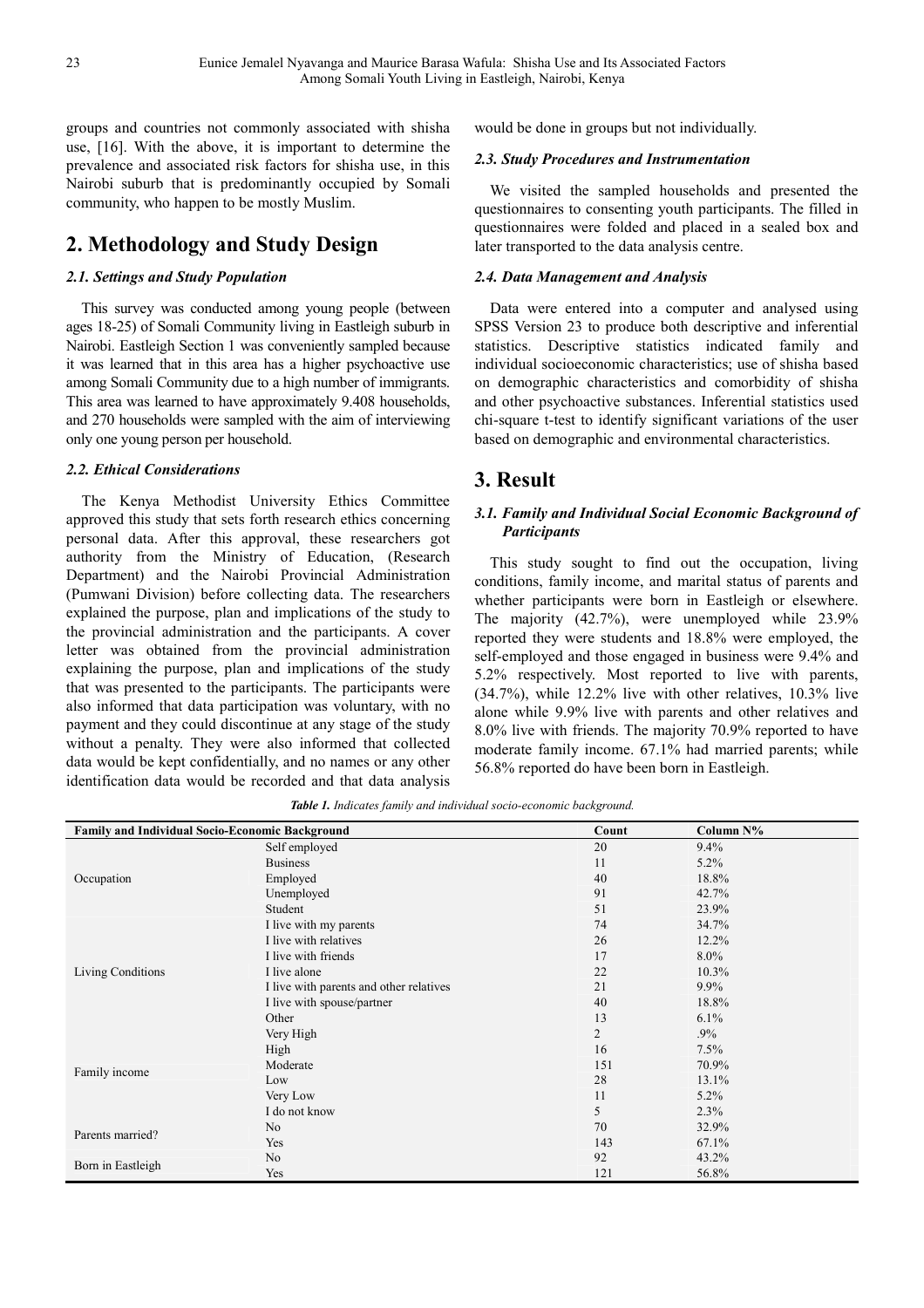#### *3.2. Prevalence of Shisha use Per Socio-demographic Characteristics*

*Table 2. Shisha use per Socio-demographic Characteristics.*

|                                          |                          | Shisha Use   |         |                |         |
|------------------------------------------|--------------------------|--------------|---------|----------------|---------|
| <b>Socio-Demographic Characteristics</b> |                          | <b>Yes</b>   |         | N <sub>0</sub> |         |
|                                          |                          | $\mathbf n$  | $N\%$   | $\mathbf n$    | $N\%$   |
| Gender                                   | Male                     | 35           | 51.5%   | 89             | 61.4%   |
|                                          | Female                   | 32           | 47.1%   | 56             | 38.6%   |
|                                          | Other                    | $\mathbf{I}$ | 1.5%    | $\overline{0}$ | $0.0\%$ |
| Age in years                             | 18-19                    | 13           | 19.1%   | 39             | 26.9%   |
|                                          | $20 - 21$                | 15           | 22.1%   | 23             | 15.9%   |
|                                          | $22 - 23$                | 17           | 25.0%   | 34             | 23.4%   |
|                                          | $24 - 25$                | 23           | 33.8%   | 49             | 33.8%   |
|                                          | N <sub>o</sub>           | 16           | 23.5%   | 54             | 37.2%   |
| Parents marital Status                   | Yes                      | 52           | 76.5%   | 91             | 62.8%   |
| Born in Eastleigh                        | No.                      | 34           | 50.0%   | 58             | 40.0%   |
|                                          | Yes                      | 34           | 50.0%   | 87             | 60.0%   |
| Highest level of education attained      | Primary and Below        | 15           | 22.1%   | 37             | 25.5%   |
|                                          | Secondary Education      | 25           | 36.8%   | 55             | 37.9%   |
|                                          | Middle College Education | 10           | 14.7%   | 5              | $3.4\%$ |
|                                          | Certificate              | 10           | 14.7%   | 16             | 11.0%   |
|                                          | Diploma                  | 8            | 11.8%   | 25             | 17.2%   |
|                                          | Undergraduate Education  | $\mathbf{0}$ | $0.0\%$ | 7              | 4.8%    |

Males indicated a high shisha use of 51.5% compared to females who reported 57.1% use. Based on age in years those with higher age bracket of 24-25 and 22-23 indicated a higher use of 33.8% and 25.0% compared with lower age bracket of 20-21 and 18-19 that reported 22.1% use and 19.1% use. Those whose parents are married has higher shisha use of 76.5% compared to those whose parents are not married who reported use to be 23.5%. Whether born in or out of Easleigh, both reported same use of 50.0%. Based on Educational level, higher use is among those with secondary education reported use at 36.8% and primary and below education level of 22.1% and lower among middle college education, certificate both at 14.7%, diploma at 11.8% and undergraduate at 0.0%.

*3.3. Comorbidity of Shisha Use and Other Psychoactive Substances in Percentages* 



*Figure 1. Comorbidity of Shisha use and other Substance Use.* 

Shisha is used with other psychoactive substances, heroin at 62.50%, cocaine at 50.00%, khat at 49.00%, cannabis at 47.01%, tobacco at 39.60%, prescription medication at 36.40%, alcohol at 32.00%, inhalants at 26.70% and amphetamine type at 22.20%.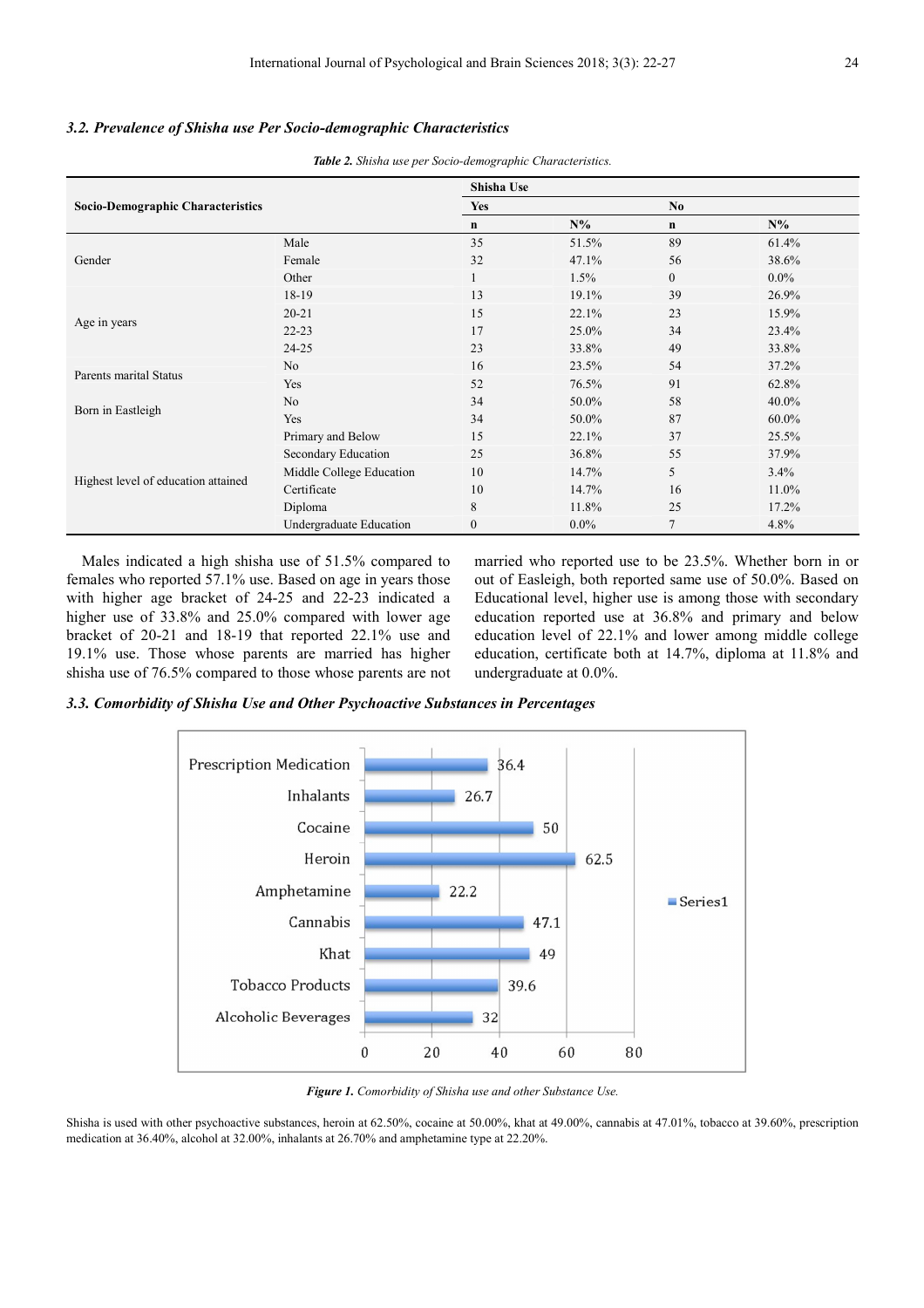#### *3.4. Given Reasons for Shisha Use*

*Table 3. Given Reasons for Psychoactive Substance Use.* 

| Main reason for the using the psychoactive substance use |    |          |  |  |  |
|----------------------------------------------------------|----|----------|--|--|--|
| Peer Pressure                                            | 35 | $66.0\%$ |  |  |  |
| Socially acceptable                                      | 25 | 41.14%   |  |  |  |
| To exposure to others                                    | 16 | $30.2\%$ |  |  |  |
| Parental use                                             |    | 1.9%     |  |  |  |
| Affordable                                               |    | 19%      |  |  |  |

35 (66.0%) indicated reason for use as peer pressure, 41.14% cited social acceptability, while 16 (30.2%) indicated exposure from others. Parental use and affordability was I (1.9%) each.

## **4. Discussion**

This study aimed to determine the prevalence and patterns of shisha use among participants.

#### *4.1. Introduction*

This study found a high return rate of 86.94%. This is in line with other studies among the youth on the prevalence of shisha, [5] which registered a return of 94%. This is attributed to the fact that proper sensitization was given both to the area administration and the participants. The research assistants were also very familiar with the area and could easily reach the participants.

#### *4.2. Prevalence of Shisha Use*

Shisha use was found to be at 31.9%. This is similar to what was found in a recent study among the youth in the United States, [17] at 38.1% and that found among Florida high school students (22.5%) in 2014, [18]. However, in a study of emerging drugs in Mombasa and Nairobi, Kenya, Kihuthia-Gathu et al 2013 [19] reported that over 25% of youth between 26-35 years of age abused shisha. This difference could have been due to not including younger youth of between 18-25 years of age and the fact that this study was among a specific population living in a specific area in Nairobi. However, compared to another study in the United States, Primack, et al, 2008 [20] reports a higher prevalence of 40.5% among university students.

Males were found to have a high of 51.5% use of shisha compared to the females who reported a higher use of 57.1%. This is similar to other studies globally; [4, 21] among school going children in Israel, where 41% were found to use shisha. Those with a higher age bracket among this group reported a higher shisha use compared to those who are younger.

Those whose parents are married reported a higher (76.5%) shisha use compared to those whose parents were not married (23.5%). No study was identified that indicated marital status of parents and shisha use by these researchers. However, Al-Rawi et al, 2018 [22] found out that parents influenced use at 48.4% among Dental School Students in the United Arab Emirates. In addition, Varsano et al, 2003 [21], in a study of shisha use in Syria, reported that 40% of users have parents who are ex-users of shisha, while about 25% use with parents socially. Those with secondary education had higher shisha use among these participants. Studies have indicated a late onset of shisha use unlike other tobacco use, [18], with about 22.4% secondary school current use in Florida, USA

#### *4.3. Comorbidity of Shisha with Other Licit Psychoactive Substances*

This study reported shisha is used with khat at 73.5%. This is in line with other studies. Fufa et al, 2017 [23] reported that undergraduate students of a university in Ethiopia who used shisha also used khat at 36.4%. Findings also indicated that those who used shisha, 52.9% used other tobacco products. This is similar to other findings, Varsano et al, 2003 [21] among Israel youth, Rath, et al 2012 [24] that reported 30% tobacco use among youth. Other studies have identified that shisha users are more likely to also smoke other tobacco products, [25-26]. 35.9% of those who used shisha also used alcohol. This is similar to findings of Shepardon & Hustad 2016 [26] who reported 11.95% alcohol use with shisha among college students. However Schilling et al, 2017 [27] associated shisha use with a higher alcohol use of 99.7% among German University Students. A recent cross-sectional study of factors associated with electronic cigarette, tobacco and conventional cigarette among Australian adolescence, William & White, 2018 [28] found out that those who used shisha were less likely to use cannabis and alcohol.

#### *4.4. Given Reasons for Onset Shisha Use*

Some of the reasons given for onset shisha use included peer pressure, (66.0%), social acceptability, (41.14%) exposure from others, (30.2%), parental use and affordability both at 1.9%. Peer pressure was main reason given for shisha use among these participants at (66.0%). Aki et al, 2013, [9] in a study among school and university students in the Middle East and the Middle East immigrants to the western world, identified peer pressure as one of the reasons this population used shisha. Social acceptability was given as the second reason for shisha use, at 41.14%. This is in line with other studies. Smith et al, 2011 [29] indicated that high school students in San Diego County took shisha because it was more socially acceptable compared to cigarette smoking. 30.2% reported that they used shisha because of exposure from others. This is in line with findings of Chaouachi, 2009 [30] that pointed out that shisha use among individuals was due to being exposed by others, in most regions.

## **5. Conclusion**

Shisha use is prevalent among young adults living in Eastleigh suburb of Nairobi, with males indicating a higher prevalence than females. In addition, higher prevalence is among those whose parents were married, parents were using shisha presently or used before, and those with at least a secondary education. Shisha use was highly used with khat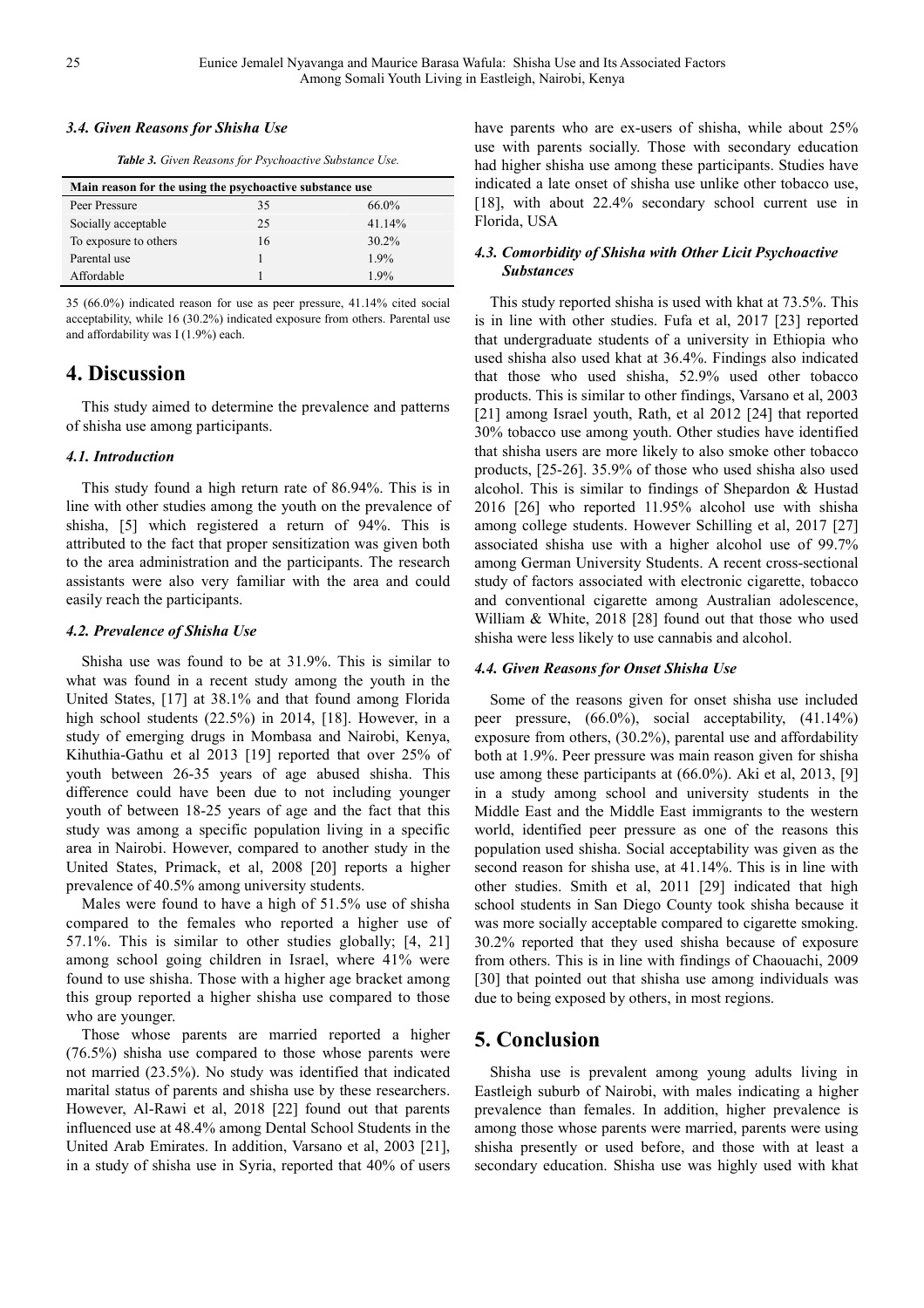and other tobacco products and reasons given for use included peer pressure, social acceptability, exposure from others, parental use and affordability.

### **6. Recommendations**

Prevention of shisha use among Somali youth community should target not only the youth but also psychoeducation on the effects of shisha use on both the youth and their parents. Those whose parents use khat and shisha should be the main targets. Other researchers should do more studies on this community on the use of shisha and other psychoactive substances.

### **References**

- [1] Martinasek, M. P., McDermott R. J., Martini L. (2011). Waterpipe (hookah) tobacco smoking among youth. Current Problems in Pediatric and Adolescent Health Care 1; 41 (2): 34-57.
- [2] Maziak W, Taleb ZB, Bahelah R, Islam, F., Jaber, R. S., & Salloum, R. G. (2014). *The global epidemiology of waterpipe smoking:* Tobacco Control. doi: 10.1136/tobaccocontrol-2014- 051903.
- [3] Cornacchione, J., Wagoner, K. G., Wiseman, K. D., Kelly, D., Noar, S. M., Smith, M. H., & Sutfin, E. L. (2016). Adolescent and Young Adult Perceptions of Hookah and Little Cigars/Cigarillos: Implications for Risk Messages. Journal of Health Communication, 21 (7): 818-825, DOI: Communication, 21 (7): 818-825, DOI: 10.1080/10810730.2016.1177141.
- [4] Maziak, W., Ward, K. D., & Eissenburg, T. (2007). Interventions for Waterpipe Smoking Cessation. (Review). The Cochrane Collaborations, John Wiley & Sons Ltd.
- [5] AL-Naggar, R. A. & Saghir, F. S. A. (2011). Water Pipe (Shisha) Smoking and Associated Factors Among Malaysian University Students Asian Pacific Journal of Cancer Prevention; 12: 3041-3047.
- [6] Chaouachi, (2009). Hookah (Shisha, Narghile) Smoking and Environmental Tobacco Smoke (ETS). A Critical Review of the Relevant Literature and the Public Health Consequences. *Internaltional Journal of Environmental. Research and. Public Health*; *6* (2): 798-843. Doi: 10.3390/ijerph6020798.
- [7] Smith, J. R., Novotny, T. E., Edland, S. T. Hofstetter, C. R., Lindsay, S. P., & Al-Delaimy, W. K. (2011). Determinants of Hookah Use among High School Students, Nicotine & Tobacco Research; 13 (7): 565–572. https://doi.org/10.1093/ntr/ntr041.
- [8] Gupta, P. & Jain, A. (2016). Assessment of Prevalence, Beliefs, and Habits of Hookah Smoking Among People with a Medical Background Compared to People with a Non-medical Background: A Cross-sectional Self-administered Questionnaire-based Study. Cureus; 8 (8): 1-8. doi: 10.7759/cureus.735.
- [9] Aki, E. A., Jawad, M., Lam, W. Y., Co, CN., Obeid, R. & Irani, J. (2013). Motives, beliefs and attitudes towards waterpipe tobacco smoking: a systematic review. Harm Reduction Journal, 10: 12. https://doi.org/10.1186/1477-7517-10-12.
- [10] Mossie, A., Kindu, D. & Negash, A. (2016). Prevalence and

Severity of Depression and Its Association with Substance Use in Jimma Town, Southwest Ethiopia. Depression Research and Treatment; 2016; 1-7. http://dx.doi.org/10.1155/2016/3460462.

- [11] Maziak, W., Eissenberg, T., Rastam, S., Hamal, F., Asfar, T. Bachir, M. E., Fouad, M. F., & Ward, K. D. (2004). Beliefs and attitudes related to narghile (waterpipe) smoking among university students in Syria. Annals of Epidemiology; 14 (9): 646-654. DOI: https://doi.org/10.1016/j.annepidem.2003.11.003.
- [12] Aki, E. A., Gaddam, S., Gunukala, S. K., Honeire, R., Jahaoude, P. A., & Irani, J. (2010). The effects of waterpipe tobacco smoking on health outcomes: a systematic review. International Journal of Epidemiology; 39 (3): 834-857. https://doi.org/10.1093/ije/dyq002.
- [13] Kumar, S. R., Davies, S., Weitzman, M. & Sherman, S. (2014). A review of air quality, biological indicators and health effects of second-hand water pipe smoke exposure, 0: 1-6. doi: 10.1136/tobaccocontrol-2014-052038.
- [14] Musaiger, A. O. & AL-Hazzaa, (2012). Prevalence and risk factors associated with nutrition related Non-communicable Diseases in Eastern Mediterranean Region. International Journal of General Medicine, 5: 199-217.
- [15] Rawaf, D., Elgindi, A., & Ismail, S. (2013). Asking the Shisha Question. British Journal of General Practice; 63 (608): 127. DOI: https://doi.org/10.3399/bjgp13X664162.
- [16] Morton, J., Song, Y., Foud, H., El Awa, F., Naga, R. A., Zhao, L., Palipudi, K., Asma, S. ((2014). Cross-country comparison of waterpipe use: nationally representative data from 13 low and middle-income countries from the Global Adult Tobacco Survey (GATS). BMJ Journals: Tobacco Control; 25 (5): 419- 427. *http://dx.doi.org/10.1136/tobaccocontrol-2012-050841.*
- [17] Delnevo, C. D., Gundersen, D. A., Manderski, M. T. B., Giovenco, D. P., Giovino, G. A. (2017). Importance of Survey Design for Studying the Epidemiology of Emerging Tobacco Product Use Among Youth, *American Journal of Epidemiology*: 186 (4): 405–410. https://doi.org/10.1093/aje/kwx031.
- [18] Barnett, T. E., and Livingstone, M. D. (2017). Hookah use among adolescents: Differential cognitions about hookah and cigarettes. Addictive Behaviours; 75: 75-78. https://doi.org/10.1016/j.addbeh.2017.07.007.
- [19] Kahuthia-Gathu R, Okwarah, P., Gakunju, R., and Thungu, J. (2013). Trends and emerging drugs in Kenya: A case study in Mombasa and Nairobi County. Journal of Applied Biosciences, 67: 5308-5325. http://dx.doi.o.
- [20] Primack, B. A., Sidani, J., Agarwal, A. A., Shadel, W. G., Donny, E. C., & Eissenberg, T. E. (2008). Prevalence of and Associations with Waterpipe Tobacco Smoking among U.S. University Students, Annals of Behavioral Medicine, 36 (1): 81-86. https://doi.org/10.1007/s12160-008-9047-6.
- [21] Varsano, S., Ganz, I., Eldor, N., & Garenkin, M. (2003). Water-pipe tobacco smoking among school children in Israel: Frequencies, Habits and Attitudes; BMC Public Health, 11: 244. DOI: 10.1186/1471-2458-11-244.
- [22] Al-Rawi, N. H., Alnuaimi, A. S., and Uthman, A. T. (2018). Shisha Smoking Habit among Dental School Students in the United Arab Emirates: Enabling Factors and Barriers. International Journal of Dentistry; 2018. doi:10.1155/2018/2805103.